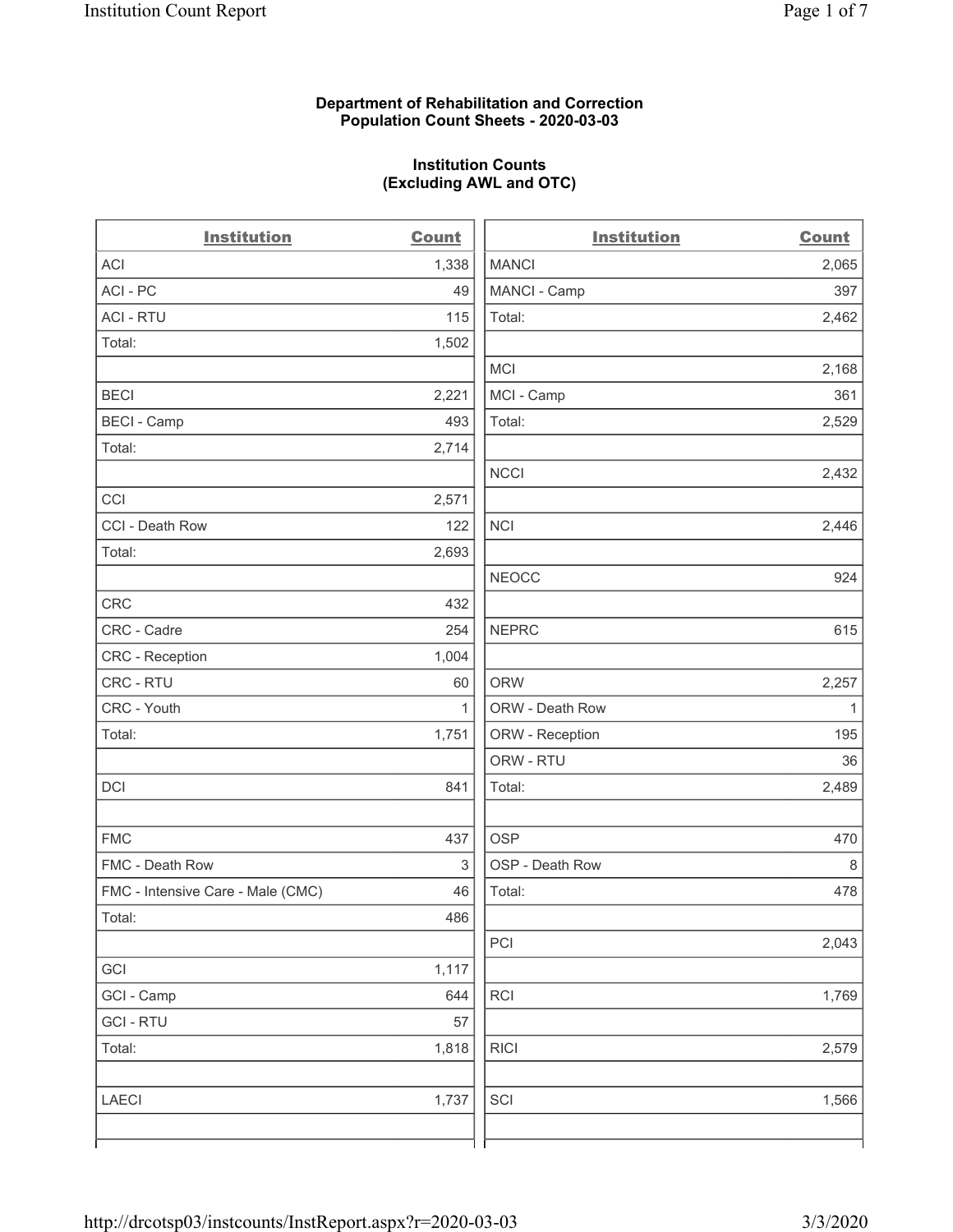| LECI                     | 1,740 | <b>SOCF</b> | 1,223                              |
|--------------------------|-------|-------------|------------------------------------|
| LECI - Camp              | 188   | SOCF - RTU  | 68                                 |
| Total:                   | 1,928 | Total:      | 1,291                              |
|                          |       |             |                                    |
| LOCI                     | 2,265 | <b>TCI</b>  | 1,027                              |
|                          |       | TCI - Camp  | 431                                |
| <b>LORCI</b>             | 234   | Total:      | 1,458                              |
| LORCI - Cadre            | 127   |             |                                    |
| <b>LORCI - Reception</b> | 1,203 | <b>TOCI</b> | 782                                |
| Total:                   | 1,564 | TOCI - PC   | 92                                 |
|                          |       | Total:      | 874                                |
| <b>MACI</b>              | 982   |             |                                    |
| MACI - Minimum           | 1,244 | <b>WCI</b>  | 1,283                              |
| Total:                   | 2,226 | WCI - RTU   | 32                                 |
|                          |       | Total:      | 1,315                              |
|                          |       |             | <b>Total Population:</b><br>48,795 |

\* The Total Population includes 30 Offenders with Reason Codes 30 & 31. \*\* The Total Population includes 36 Offenders with Reason Code 0A.

## **Male Population by Security Level (Include AWL and Exclude OTC)**

| <b>Security Level</b>  |                   | <b>Body</b> | <b>AWL</b> | $(-OTC)$ | <b>Total</b> |
|------------------------|-------------------|-------------|------------|----------|--------------|
| <b>Total Level E</b>   |                   | 969         | 13         | 12       | 970          |
| <b>Total Level 4</b>   |                   | 1,643       | 13         | 10       | 1,646        |
| Total Level 3          |                   | 11,562      | 192        | 162      | 11,592       |
| Total Level 2          |                   | 16,351      | 190        | 125      | 16,416       |
| Total Level 1          |                   | 14,110      | 171        | 87       | 14,194       |
| <b>Total Death Row</b> |                   | 136         | 0          | $\Omega$ | 136          |
|                        | <b>Total Male</b> | 44,771      | 579        | 396      | 44,954       |

## **Female Population by Institution (Include AWL and Exclude OTC)**

| <b>Institution</b>     | <b>Body</b> | <b>AWL</b> | $(-OTC)$ | <b>Total</b> |
|------------------------|-------------|------------|----------|--------------|
| <b>DCI</b>             | 840         | ာ          | っ        | 840          |
| <b>FMC</b>             | 6           |            |          | 6            |
| <b>NEPRC</b>           | 615         | 8          |          | 622          |
| <b>ORW</b>             | 2,257       | 44         | 31       | 2,270        |
| <b>ORW - Death Row</b> |             |            |          |              |
| ORW - Reception        | 195         | 4          | 4        | 195          |
|                        |             |            |          |              |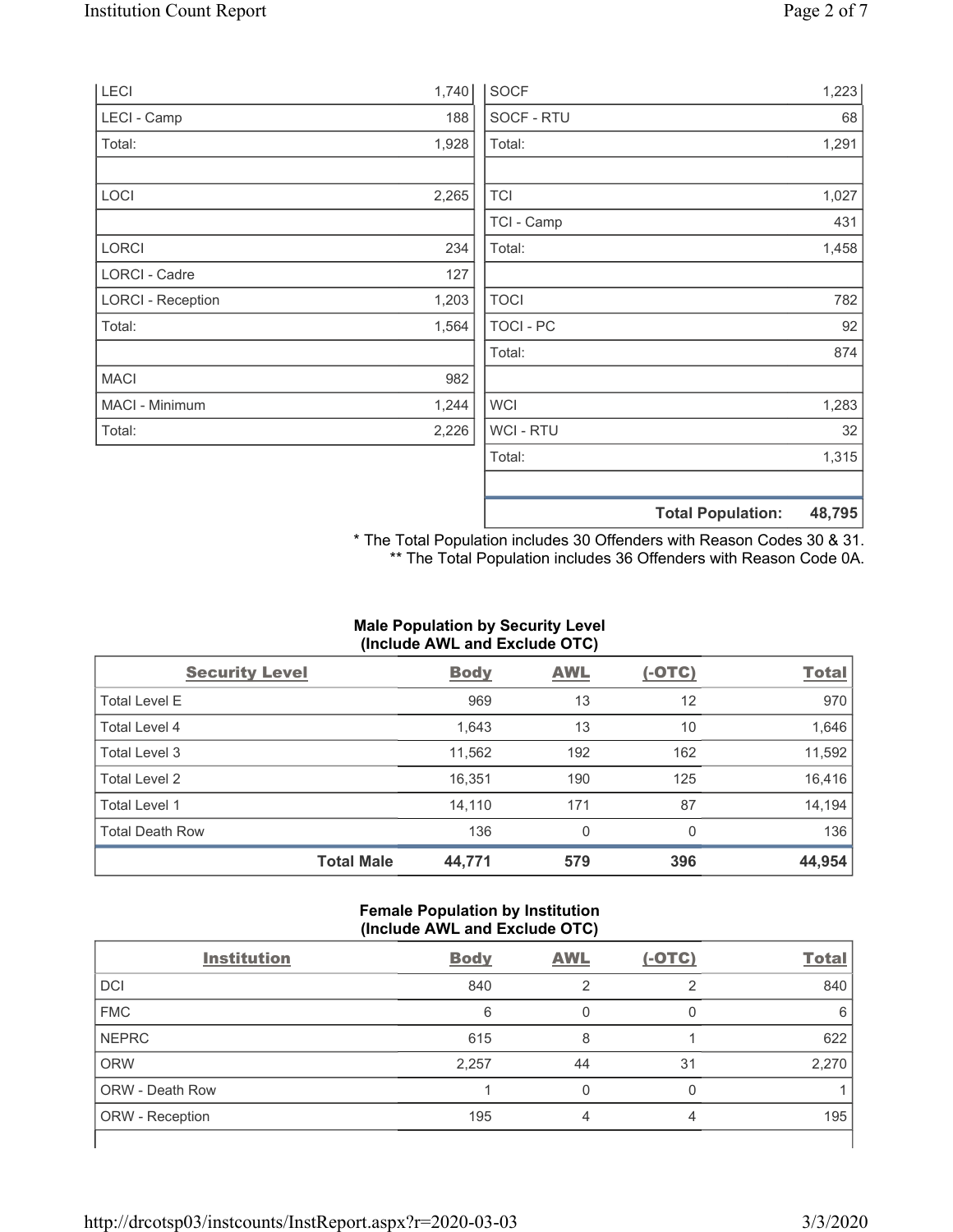| l ORW - RTU |                          | 36     |     |     | 36     |
|-------------|--------------------------|--------|-----|-----|--------|
|             | <b>Total Female</b>      | 3,950  | 58  | 38  | 3,970  |
|             |                          |        |     |     |        |
|             | <b>Total Population:</b> | 48,721 | 637 | 434 | 48,924 |

## **Male Population by Institution: Security Level 5 and E (Include AWL and Exclude OTC)**

| <b>Institution</b>   | <b>Body</b>    | <b>AWL</b>          | $(-OTC)$            | <b>Total</b>   |
|----------------------|----------------|---------------------|---------------------|----------------|
| ACI                  | $\overline{2}$ | $\mathbf 0$         | 0                   | $\sqrt{2}$     |
| CRC                  | $\overline{4}$ | $\mathbf 0$         | $\mathsf{O}\xspace$ | 4              |
| CRC - Reception      | $\overline{2}$ | $\mathbf 0$         | $\mathsf{O}\xspace$ | $\sqrt{2}$     |
| CRC - RTU            | $\overline{4}$ | $\mathbf 0$         | $\mathsf{O}\xspace$ | $\overline{4}$ |
| <b>FMC</b>           | $\overline{2}$ | $\mathsf{O}\xspace$ | $\mathsf{O}\xspace$ | $\sqrt{2}$     |
| LECI                 | $10$           | $\mathsf{O}\xspace$ | 0                   | 10             |
| LORCI                | 1              | $\mathsf{O}\xspace$ | $\mathsf{O}\xspace$ | $\mathbf{1}$   |
| <b>MACI</b>          | 16             | 1                   | 1                   | 16             |
| <b>MANCI</b>         | 8              | $\mathbf 0$         | 0                   | 8              |
| <b>NEOCC</b>         | 14             | $\mathbf 0$         | 0                   | 14             |
| <b>OSP</b>           | 304            | $\overline{2}$      | $\overline{2}$      | 304            |
| RCI                  | 15             | $\mathsf{O}\xspace$ | 0                   | 15             |
| <b>SOCF</b>          | 434            | $\,8\,$             | $\,8\,$             | 434            |
| <b>TOCI</b>          | 134            | 1                   | $\mathbf 0$         | 135            |
| TOCI - PC            | $\overline{4}$ | $\mathsf{O}\xspace$ | $\mathsf{O}\xspace$ | $\overline{4}$ |
| <b>WCI</b>           | 12             | $\mathbf{1}$        | 1                   | 12             |
| WCI - RTU            | 3              | $\mathbf 0$         | $\mathbf 0$         | 3              |
| <b>Total Level 5</b> | 969            | 13                  | 12                  | 970            |

# **Male Population by Institution: Security Level 4 (Include AWL and Exclude OTC)**

| <b>Institution</b>                | <b>Body</b>   | <b>AWL</b> | $(-OTC)$ | <b>Total</b> |
|-----------------------------------|---------------|------------|----------|--------------|
| ACI                               | 6             |            |          | 6            |
| CRC                               | 5             |            |          | 5            |
| <b>CRC - RTU</b>                  | 10            |            | O        |              |
| <b>FMC</b>                        | 4             |            |          |              |
| FMC - Intensive Care - Male (CMC) |               |            | U        |              |
| <b>LOCI</b>                       |               | 2          | っ        |              |
| <b>LORCI - Reception</b>          | $\mathcal{P}$ |            | U        |              |
| <b>MACI</b>                       | 18            |            |          | 18           |
| <b>NEOCC</b>                      |               |            |          |              |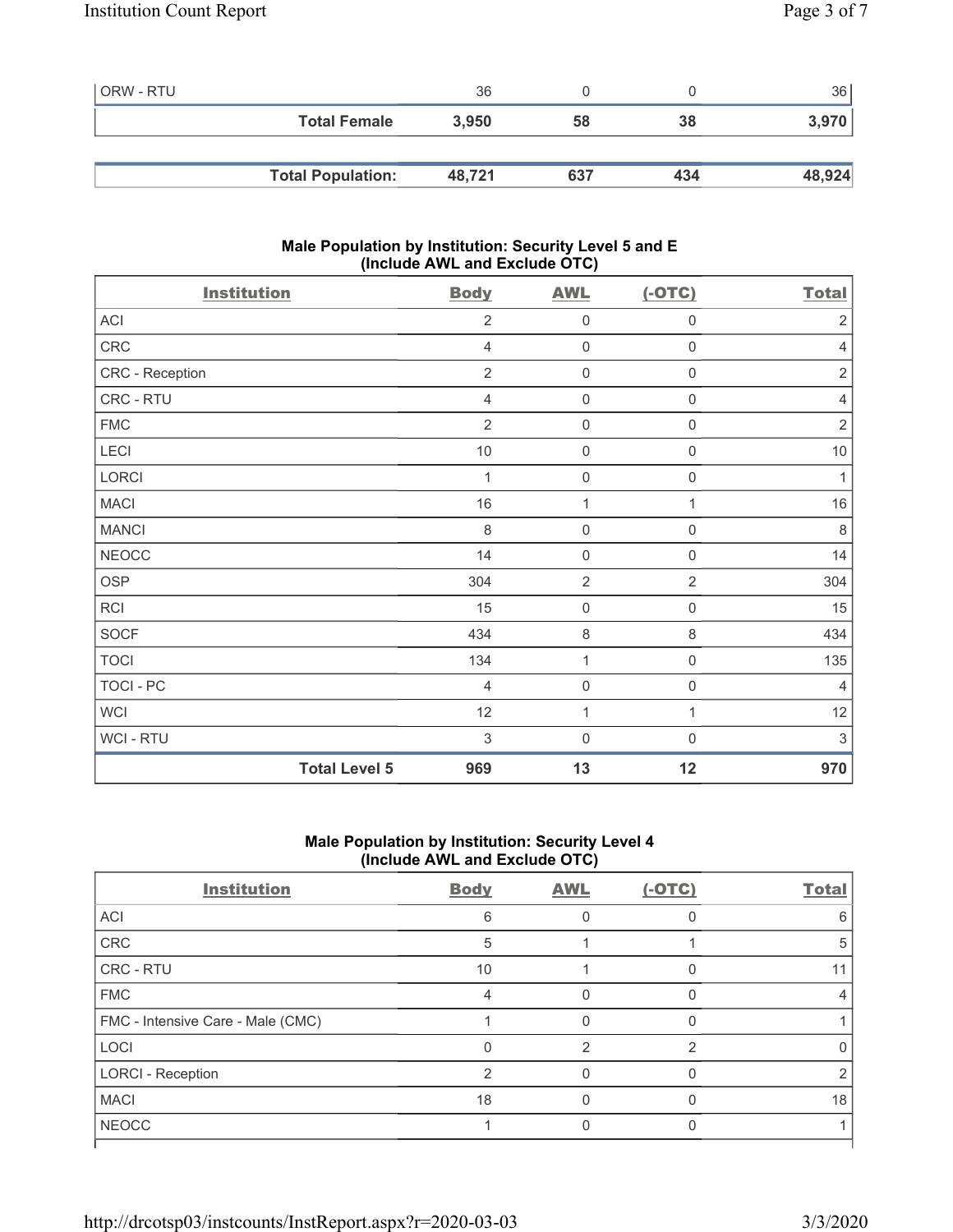| <b>OSP</b>  |                      | 142   |    |    | 142   |
|-------------|----------------------|-------|----|----|-------|
| <b>SOCF</b> |                      | 727   | 5  | 5  | 727   |
| SOCF - RTU  |                      | 68    |    |    | 68    |
| <b>TCI</b>  |                      |       |    |    |       |
| <b>TOCI</b> |                      | 637   | 2  |    | 639   |
| TOCI - PC   |                      | 16    |    |    | 16    |
| <b>WCI</b>  |                      |       |    |    |       |
| WCI-RTU     |                      |       |    |    | 4     |
|             | <b>Total Level 4</b> | 1,643 | 13 | 10 | 1,646 |

## **Male Population by Institution: Security Level 3 (Include AWL and Exclude OTC)**

| <b>Institution</b>                | <b>Body</b>    | <b>AWL</b>          | $(-OTC)$            | <b>Total</b>   |
|-----------------------------------|----------------|---------------------|---------------------|----------------|
| <b>ACI</b>                        | 18             | $\mathsf 0$         | $\mathsf 0$         | 18             |
| ACI-PC                            | $\,8\,$        | $\mathsf 0$         | $\mathsf 0$         | $\,8\,$        |
| <b>ACI - RTU</b>                  | $\mathbf{1}$   | $\mathsf{O}\xspace$ | $\mathsf{O}\xspace$ | $\mathbf{1}$   |
| <b>BECI</b>                       | $\mathbf{1}$   | $\mathsf 0$         | $\mathsf 0$         | $\mathbf{1}$   |
| CCI                               | $\mathbf{1}$   | $\mathsf{O}\xspace$ | $\mathsf 0$         | $\mathbf{1}$   |
| CRC                               | 256            | 13                  | 13                  | 256            |
| CRC - Cadre                       | 18             | $\mathbf 0$         | $\mathsf{O}\xspace$ | 18             |
| CRC - Reception                   | 698            | 17                  | 15                  | 700            |
| CRC - RTU                         | 46             | $\mathbf 0$         | $\mathsf{O}\xspace$ | 46             |
| CRC - Youth                       | $\mathbf{1}$   | $\mathsf{O}\xspace$ | $\mathsf{O}\xspace$ | $\mathbf{1}$   |
| <b>FMC</b>                        | 11             | $\overline{2}$      | $\mathsf{O}\xspace$ | 13             |
| FMC - Intensive Care - Male (CMC) | $\overline{2}$ | $\mathsf{O}\xspace$ | $\mathsf{O}\xspace$ | $\overline{2}$ |
| <b>LAECI</b>                      | $\overline{4}$ | $\mathsf{O}\xspace$ | $\mathsf{O}\xspace$ | $\overline{4}$ |
| LECI                              | 1,631          | 10                  | $\overline{7}$      | 1,634          |
| LOCI                              | $\mathbf{1}$   | $\mathbf 0$         | $\mathsf{O}\xspace$ | $\mathbf{1}$   |
| LORCI                             | 118            | 69                  | 66                  | 121            |
| <b>LORCI - Cadre</b>              | 11             | $\mathsf{O}\xspace$ | $\mathsf{O}\xspace$ | 11             |
| <b>LORCI - Reception</b>          | 1,066          | $\overline{2}$      | $\overline{2}$      | 1,066          |
| <b>MACI</b>                       | 863            | $\overline{2}$      | $\overline{2}$      | 863            |
| <b>MANCI</b>                      | 1,977          | 23                  | 15                  | 1,985          |
| MCI                               | 5              | $\mathsf 0$         | $\mathsf{O}\xspace$ | $\,$ 5 $\,$    |
| <b>NCCI</b>                       | $\mathbf{1}$   | $\mathsf 0$         | $\mathsf{O}\xspace$ | $\mathbf{1}$   |
| <b>NCI</b>                        | 3              | $\mathsf{O}\xspace$ | $\mathbf 0$         | $\mathfrak{S}$ |
| <b>NEOCC</b>                      | 893            | $\,6\,$             | $\overline{4}$      | 895            |
| <b>OSP</b>                        | 3              | $\mathsf{O}\xspace$ | $\mathsf{O}\xspace$ | $\sqrt{3}$     |
| PCI                               | 47             | $\mathbf 0$         | $\mathbf 0$         | 47             |
| <b>RCI</b>                        | 1,579          | 19                  | 17                  | 1,581          |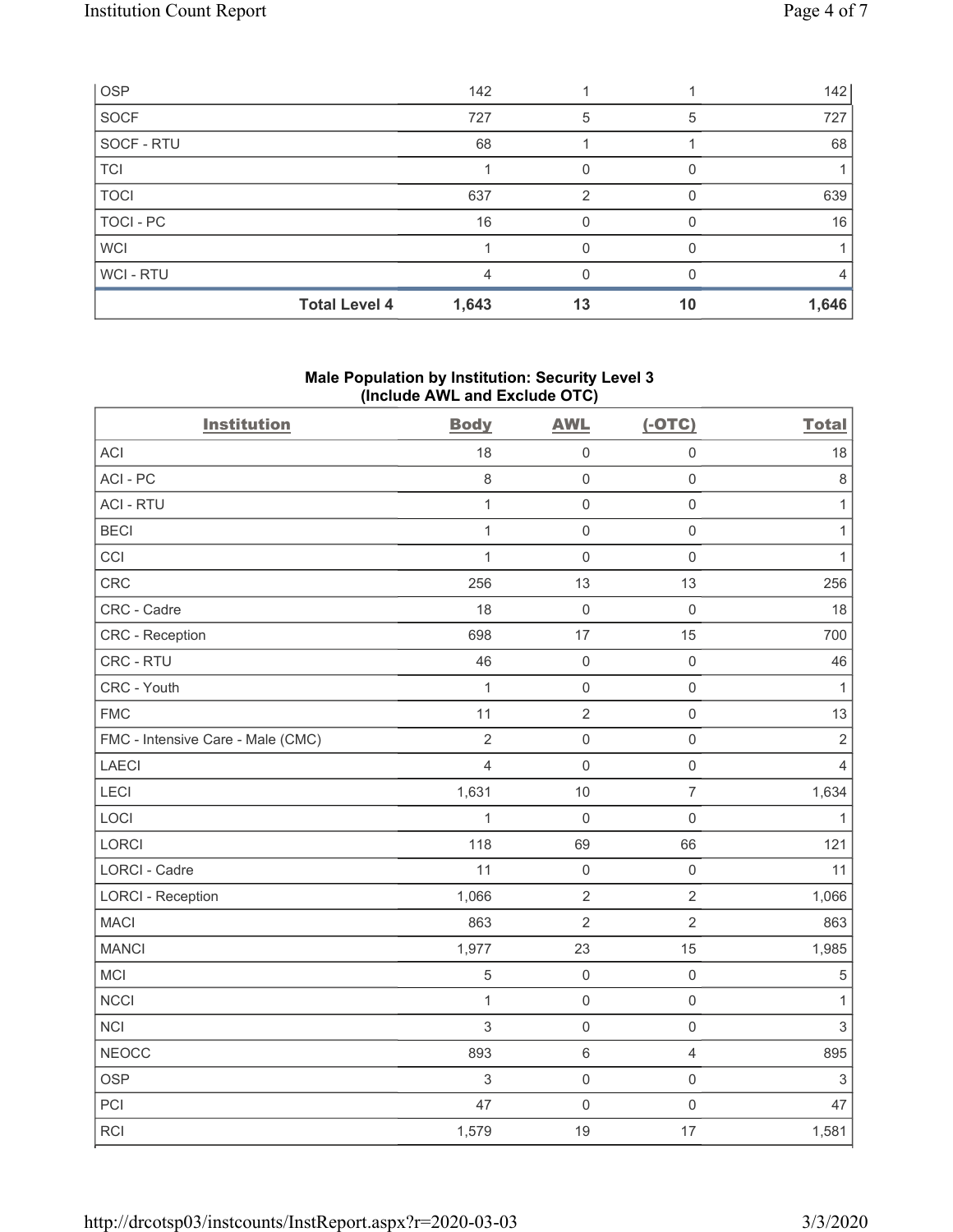|             | <b>Total Level 3</b> | 11,562 | 192 | 162 | 11,592 |
|-------------|----------------------|--------|-----|-----|--------|
| WCI-RTU     |                      | 21     |     |     | 21     |
| <b>WCI</b>  |                      | 1,225  | 15  | 12  | 1,228  |
| TOCI - PC   |                      | 72     | O   |     | 72     |
| <b>TOCI</b> |                      | 11     |     |     | 11     |
| TCI - Camp  |                      |        | 0   |     |        |
| <b>TCI</b>  |                      | 961    | 13  | 9   | 965    |
| SOCF        |                      |        |     |     | 8      |
| <b>RICI</b> |                      |        |     |     |        |

## **Male Population by Institution: Security Level 2 (Include AWL and Exclude OTC)**

| <b>Institution</b>                | <b>Body</b>  | <b>AWL</b>          | $(-OTC)$            | <b>Total</b> |
|-----------------------------------|--------------|---------------------|---------------------|--------------|
| <b>ACI</b>                        | 745          | $\mathbf{1}$        | $\mathsf{O}\xspace$ | 746          |
| ACI-PC                            | 31           | $\mathbf 0$         | $\mathsf{O}\xspace$ | 31           |
| <b>ACI - RTU</b>                  | 89           | $\mathbf 0$         | $\mathsf{O}\xspace$ | 89           |
| <b>BECI</b>                       | 1,566        | 19                  | 13                  | 1,572        |
| CCI                               | 1,963        | 16                  | $\boldsymbol{9}$    | 1,970        |
| CRC                               | 68           | $\sqrt{3}$          | $\overline{2}$      | 69           |
| CRC - Cadre                       | 236          | $\mathsf{O}\xspace$ | $\mathsf{O}\xspace$ | 236          |
| CRC - Reception                   | 192          | $\boldsymbol{9}$    | $\boldsymbol{9}$    | 192          |
| CRC - Youth                       | $\mathbf 0$  | $\mathbf{1}$        | $\mathbf{1}$        | $\mathbf 0$  |
| <b>DCI</b>                        | $\mathbf{1}$ | $\mathsf{O}\xspace$ | $\mathsf{O}\xspace$ | $\mathbf{1}$ |
| <b>FMC</b>                        | 17           | $\mathbf 0$         | $\mathsf{O}\xspace$ | 17           |
| FMC - Intensive Care - Male (CMC) | 14           | $\mathbf 0$         | $\mathsf{O}\xspace$ | 14           |
| GCI                               | 459          | $\overline{2}$      | $\mathbf{1}$        | 460          |
| <b>GCI-RTU</b>                    | 42           | $\mathbf 0$         | $\mathbf 0$         | 42           |
| <b>LAECI</b>                      | 1,114        | 26                  | 19                  | 1,121        |
| LECI                              | 97           | $\mathbf{1}$        | $\mathsf{O}\xspace$ | 98           |
| LOCI                              | 1,391        | 11                  | 8                   | 1,394        |
| LORCI                             | 103          | 17                  | 15                  | 105          |
| <b>LORCI - Cadre</b>              | 114          | $\mathbf 0$         | $\mathsf{O}\xspace$ | 114          |
| <b>LORCI - Reception</b>          | 74           | $\mathbf{1}$        | $\mathbf{1}$        | 74           |
| <b>MACI</b>                       | 85           | $\overline{2}$      | $\overline{2}$      | 85           |
| <b>MANCI</b>                      | 54           | $\mathbf{1}$        | $\mathbf{1}$        | 54           |
| <b>MCI</b>                        | 1,649        | 16                  | $\overline{7}$      | 1,658        |
| <b>NCCI</b>                       | 1,138        | 11                  | $\overline{7}$      | 1,142        |
| <b>NCI</b>                        | 1,436        | 14                  | $\boldsymbol{9}$    | 1,441        |
| <b>NEOCC</b>                      | 16           | $\mathbf 0$         | $\mathbf 0$         | 16           |
| <b>OSP</b>                        | $\mathbf{1}$ | $\mathbf 0$         | $\mathsf{O}\xspace$ | $\mathbf{1}$ |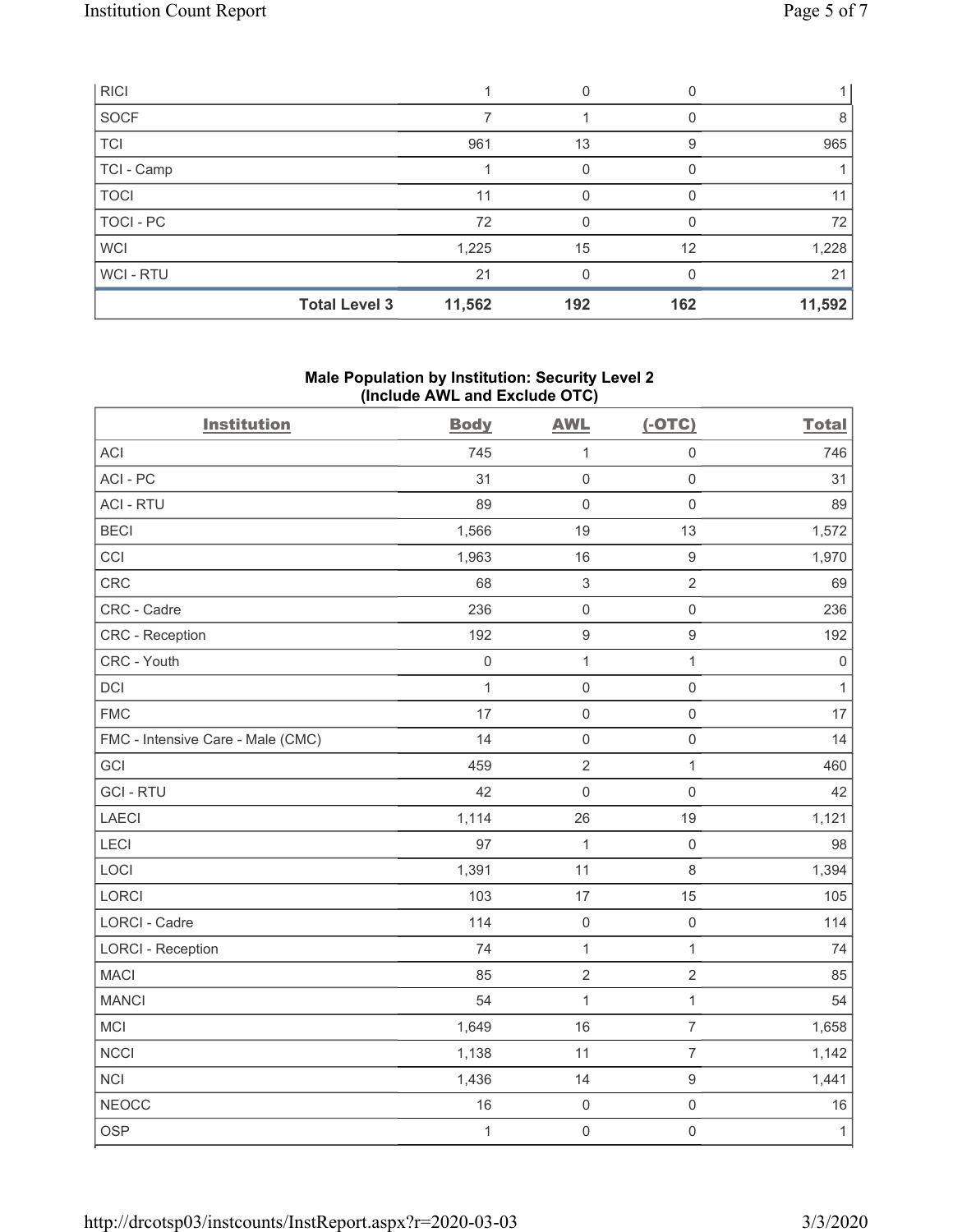| PCI        |                      | 852    | 9   |     | 860    |
|------------|----------------------|--------|-----|-----|--------|
| RCI        |                      | 175    |     |     | 175    |
| RICI       |                      | 1,391  | 17  | 12  | 1,396  |
| SCI        |                      | 1,120  | 12  |     | 1,125  |
| SOCF       |                      | 45     | 0   |     | 45     |
| <b>TCI</b> |                      | 27     | 0   |     | 27     |
| TCI - Camp |                      |        | 0   |     |        |
| <b>WCI</b> |                      | 45     | 0   | 0   | 45     |
|            | <b>Total Level 2</b> | 16,351 | 190 | 125 | 16,416 |

## **Male Population by Institution: Security Level 1 (Include AWL and Exclude OTC)**

| <b>Institution</b>                | <b>Body</b>    | <b>AWL</b>          | $(-OTC)$            | <b>Total</b>   |
|-----------------------------------|----------------|---------------------|---------------------|----------------|
| <b>ACI</b>                        | 567            | $\,6\,$             | $\mathbf{1}$        | 572            |
| ACI-PC                            | 10             | $\mathbf 0$         | $\mathsf{O}\xspace$ | 10             |
| <b>ACI - RTU</b>                  | 25             | $\mathsf{O}\xspace$ | $\mathsf{O}\xspace$ | 25             |
| <b>BECI</b>                       | 653            | 10                  | $\,6\,$             | 657            |
| <b>BECI - Camp</b>                | 492            | $\mathbf 0$         | $\mathsf{O}\xspace$ | 492            |
| CCI                               | 606            | $\overline{4}$      | $\mathbf{1}$        | 609            |
| CCI - Death Row                   | $\mathbf{1}$   | $\mathbf 0$         | $\mathsf{O}\xspace$ | 1              |
| CRC                               | 36             | $\overline{2}$      | $\overline{2}$      | 36             |
| CRC - Reception                   | 108            | $\,8\,$             | $\,8\,$             | 108            |
| <b>FMC</b>                        | 397            | $\overline{2}$      | $\mathbf{1}$        | 398            |
| FMC - Intensive Care - Male (CMC) | 29             | $\mathbf 0$         | $\mathsf{O}\xspace$ | 29             |
| GCI                               | 658            | 17                  | $\boldsymbol{9}$    | 666            |
| GCI - Camp                        | 644            | $\mathbf 0$         | $\mathsf{O}\xspace$ | 644            |
| <b>GCI-RTU</b>                    | 15             | $\mathbf 0$         | $\mathsf{O}\xspace$ | 15             |
| <b>LAECI</b>                      | 619            | 12                  | $\boldsymbol{9}$    | 622            |
| LECI                              | $\mathbf{1}$   | $\sqrt{3}$          | $\overline{2}$      | $\overline{2}$ |
| LECI - Camp                       | 188            | $\mathbf 0$         | $\mathsf{O}\xspace$ | 188            |
| LOCI                              | 873            | 5                   | $\mathbf{1}$        | 877            |
| LORCI                             | 12             | $\overline{4}$      | $\overline{4}$      | 12             |
| <b>LORCI - Cadre</b>              | $\overline{2}$ | $\mathsf 0$         | $\mathbf 0$         | $\overline{2}$ |
| <b>LORCI - Reception</b>          | 61             | $\mathbf{1}$        | $\mathbf{1}$        | 61             |
| MACI - Minimum                    | 1,244          | 26                  | 17                  | 1,253          |
| <b>MANCI</b>                      | 26             | 10                  | $\overline{2}$      | 34             |
| MANCI - Camp                      | 397            | $\mathbf 0$         | $\mathsf{O}\xspace$ | 397            |
| <b>MCI</b>                        | 514            | $\overline{7}$      | $\mathbf 1$         | 520            |
| MCI - Camp                        | 361            | $\mathbf{1}$        | $\mathsf{O}\xspace$ | 362            |
| <b>NCCI</b>                       | 1,292          | $\overline{7}$      | $\,$ 3 $\,$         | 1,296          |